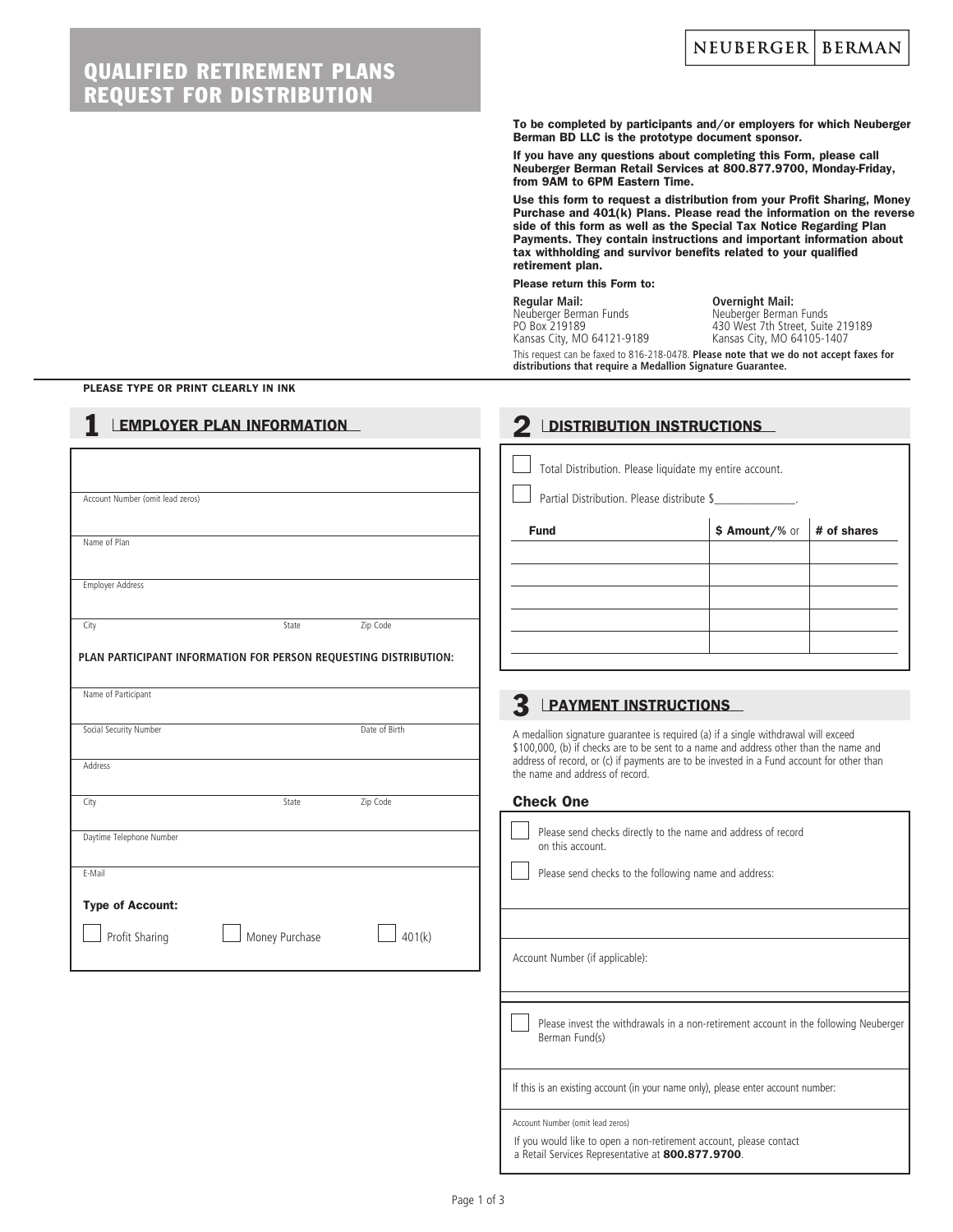| 4 <b>LREASON FOR DISTRIBUTION</b>                                                                                                                                                                                                                                                                                                                                                                                                                                                                                                                                                                                                                                                                                 | <b>WAIVER ELECTION</b>                                                                                                                                                                                                                                                                                                                                                                                                                                                                                                                                                                                                                                                                                                                                                                                                                                                                                                                                                                                                                                                                                                                                                                                                                     |
|-------------------------------------------------------------------------------------------------------------------------------------------------------------------------------------------------------------------------------------------------------------------------------------------------------------------------------------------------------------------------------------------------------------------------------------------------------------------------------------------------------------------------------------------------------------------------------------------------------------------------------------------------------------------------------------------------------------------|--------------------------------------------------------------------------------------------------------------------------------------------------------------------------------------------------------------------------------------------------------------------------------------------------------------------------------------------------------------------------------------------------------------------------------------------------------------------------------------------------------------------------------------------------------------------------------------------------------------------------------------------------------------------------------------------------------------------------------------------------------------------------------------------------------------------------------------------------------------------------------------------------------------------------------------------------------------------------------------------------------------------------------------------------------------------------------------------------------------------------------------------------------------------------------------------------------------------------------------------|
| Please indicate the reason for your distribution.<br>If no reason is provided, your distribution will not be processed.<br>Normal Retirement Age<br>Termination of Employment<br>Disability<br>Death<br>Hardship (Not available on Money<br>Plan Termination<br><b>Purchase Plans)</b><br>Rollover to another Employer Sponsored Plan<br>Rollover to an IRA*<br>*If the IRA is not held at Neuberger Berman, please attach<br>a letter of acceptance from the receiving IRA custodian. Please<br>note that if you are 70 1/2 or older the Required Minimum Distribution<br>(RMD) for the current year may not be rolled over. This amount MUST be<br>distributed to you prior to the completion of your rollover. | (Complete this section if Distribution is from a Money Purchase<br>Pension Plan only.)<br>As a participant in my employer's Qualified Retirement Plan, I understand and<br>acknowledge that I have read the information on the back of<br>this form about Qualified Joint and Survivor Annuity (QJSA) benefits.<br>I am aware that the benefits will be made to me in the form of Qualified<br>Joint and Survivor Annuity, unless I waive that form of payment.<br>I also understand that if I am married, my spouse will have to consent<br>to the waiver. I hereby elect to waive the QJSA form of payment.<br>Yes<br><b>No</b><br>Participant's Spouse<br>Signature<br>Date                                                                                                                                                                                                                                                                                                                                                                                                                                                                                                                                                             |
|                                                                                                                                                                                                                                                                                                                                                                                                                                                                                                                                                                                                                                                                                                                   | If you are not married, certify that below:                                                                                                                                                                                                                                                                                                                                                                                                                                                                                                                                                                                                                                                                                                                                                                                                                                                                                                                                                                                                                                                                                                                                                                                                |
|                                                                                                                                                                                                                                                                                                                                                                                                                                                                                                                                                                                                                                                                                                                   | I certify that I am not married.                                                                                                                                                                                                                                                                                                                                                                                                                                                                                                                                                                                                                                                                                                                                                                                                                                                                                                                                                                                                                                                                                                                                                                                                           |
|                                                                                                                                                                                                                                                                                                                                                                                                                                                                                                                                                                                                                                                                                                                   | Signature<br>Date                                                                                                                                                                                                                                                                                                                                                                                                                                                                                                                                                                                                                                                                                                                                                                                                                                                                                                                                                                                                                                                                                                                                                                                                                          |
|                                                                                                                                                                                                                                                                                                                                                                                                                                                                                                                                                                                                                                                                                                                   | Spousal Consent: To be completed by the Participant's Spouse and<br>verified by a Notary Public or Plan Representative<br>I am the spouse of the participant named above. I understand that I have the right<br>to have my spouse's retirement benefits paid in the form of a Qualified Joint and<br>Survivor Annuity (QJSA), and I agree to give up that right. I understand that by<br>signing this agreement, I may receive less money than I would have received under<br>the QJSA payment form and I may receive nothing after my spouse dies, depending<br>on the payment form that my spouse chooses. I understand that by signing this<br>agreement, my spouse can choose any retirement benefit form that is allowed by<br>the plan without telling me and without getting my consent. I also understand<br>that my spouse can change the retirement benefit form selected at any time before<br>retirement without my knowledge or consent. I understand that I do not have to<br>sign this agreement. I am signing this agreement voluntarily. I understand that if I<br>do not sign this agreement, my spouse and I will receive payments from the plan in<br>the QJSA payment form.<br>Signature of Participant's Spouse Date |
|                                                                                                                                                                                                                                                                                                                                                                                                                                                                                                                                                                                                                                                                                                                   | To Be Completed By Plan Representative                                                                                                                                                                                                                                                                                                                                                                                                                                                                                                                                                                                                                                                                                                                                                                                                                                                                                                                                                                                                                                                                                                                                                                                                     |
|                                                                                                                                                                                                                                                                                                                                                                                                                                                                                                                                                                                                                                                                                                                   | Verified by<br>Title                                                                                                                                                                                                                                                                                                                                                                                                                                                                                                                                                                                                                                                                                                                                                                                                                                                                                                                                                                                                                                                                                                                                                                                                                       |
|                                                                                                                                                                                                                                                                                                                                                                                                                                                                                                                                                                                                                                                                                                                   | Name of Employer<br>Date                                                                                                                                                                                                                                                                                                                                                                                                                                                                                                                                                                                                                                                                                                                                                                                                                                                                                                                                                                                                                                                                                                                                                                                                                   |
|                                                                                                                                                                                                                                                                                                                                                                                                                                                                                                                                                                                                                                                                                                                   | Signature of Notary Public<br>Date                                                                                                                                                                                                                                                                                                                                                                                                                                                                                                                                                                                                                                                                                                                                                                                                                                                                                                                                                                                                                                                                                                                                                                                                         |
|                                                                                                                                                                                                                                                                                                                                                                                                                                                                                                                                                                                                                                                                                                                   |                                                                                                                                                                                                                                                                                                                                                                                                                                                                                                                                                                                                                                                                                                                                                                                                                                                                                                                                                                                                                                                                                                                                                                                                                                            |
|                                                                                                                                                                                                                                                                                                                                                                                                                                                                                                                                                                                                                                                                                                                   |                                                                                                                                                                                                                                                                                                                                                                                                                                                                                                                                                                                                                                                                                                                                                                                                                                                                                                                                                                                                                                                                                                                                                                                                                                            |

Notary Seal